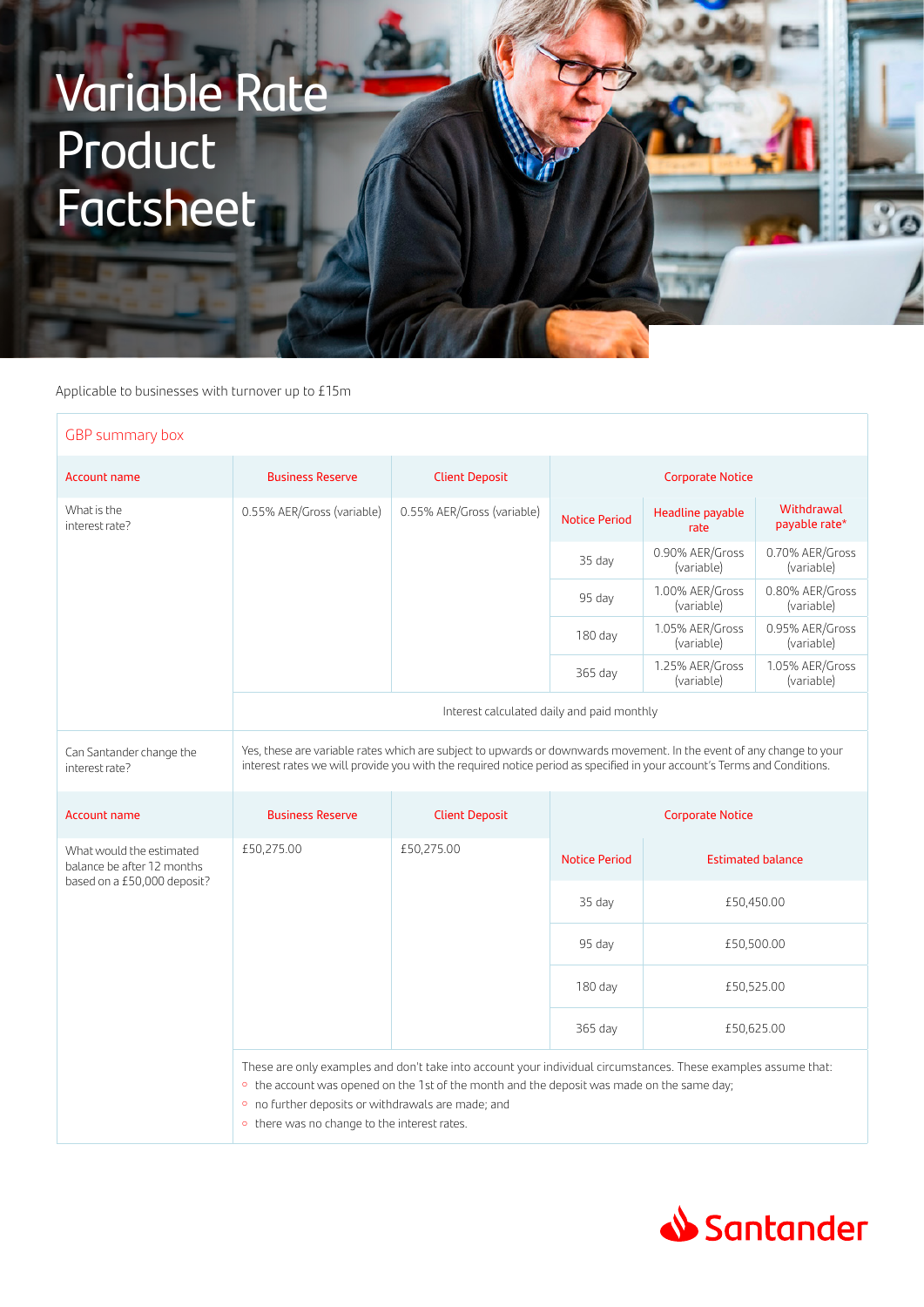| <b>Account name</b>                                                    | <b>Business Reserve</b>                                                                                                                                                                                                                                                                                                                                                                                                                                                                                                                                                                             | <b>Client Deposit</b>                                                                                                                                                                                                                                                                                                                                                                                                                                                                                                                                       | <b>Corporate Notice</b>                                                                                                                                                                                                                                                                                                                                                                                                                                                                                                                                                                                                                                                                                                                                                                                                                          |  |  |
|------------------------------------------------------------------------|-----------------------------------------------------------------------------------------------------------------------------------------------------------------------------------------------------------------------------------------------------------------------------------------------------------------------------------------------------------------------------------------------------------------------------------------------------------------------------------------------------------------------------------------------------------------------------------------------------|-------------------------------------------------------------------------------------------------------------------------------------------------------------------------------------------------------------------------------------------------------------------------------------------------------------------------------------------------------------------------------------------------------------------------------------------------------------------------------------------------------------------------------------------------------------|--------------------------------------------------------------------------------------------------------------------------------------------------------------------------------------------------------------------------------------------------------------------------------------------------------------------------------------------------------------------------------------------------------------------------------------------------------------------------------------------------------------------------------------------------------------------------------------------------------------------------------------------------------------------------------------------------------------------------------------------------------------------------------------------------------------------------------------------------|--|--|
| How do I open<br>and manage<br>my account?<br>Can I withdraw<br>money? | Opening and managing your account:<br>To open or give instructions relating to this<br>account please speak to your Relationship<br>Team.<br>Deposits:<br>Minimum opening deposit is £1. There is<br>no maximum opening deposit limit.<br>Deposits are permitted via telephone and<br>online channels.<br>Statements are issued monthly.<br>Yes, withdrawals are permitted via<br>telephone and online channels.<br>Money can be transferred internally to<br>another Santander account or externally to<br>another bank or building society account.                                               | Opening and managing your account:<br>To open or give instructions relating to this<br>account please speak to your Relationship<br>Team.<br>Deposits:<br>Minimum opening deposit is £10,000.<br>There is no maximum opening deposit<br>limit.<br>Deposits are permitted via telephone,<br>online and cheque.<br>Statements are issued monthly.<br>Yes, withdrawals are permitted via<br>telephone, online and cheque.<br>Money can be transferred internally to<br>another Santander account or externally to<br>another bank or building society account. | Opening and managing your account:<br>To open or give instructions relating to<br>these accounts please speak to your<br>Relationship Team.<br>Deposits:<br>Minimum opening deposit is £50,000.<br>There is no maximum opening deposit<br>limit. The balance of your Corporate Notice<br>Account may at no time fall below £50,000.<br>Deposits are permitted via telephone.<br>Statements are issued monthly.<br>Notice accounts withdrawals are subject<br>to providing the required notice period.<br>You must allow at least five working days<br>following the date your account is opened<br>before notice to withdraw funds can<br>be given. Once notice has been served,<br>the withdrawal rate will be applied on<br>the balance under notice until the notice<br>period specified expires.<br>Withdrawals are permitted via telephone. |  |  |
|                                                                        |                                                                                                                                                                                                                                                                                                                                                                                                                                                                                                                                                                                                     |                                                                                                                                                                                                                                                                                                                                                                                                                                                                                                                                                             | Money can be transferred internally<br>to another Santander account or<br>externally to another bank or building<br>society account.                                                                                                                                                                                                                                                                                                                                                                                                                                                                                                                                                                                                                                                                                                             |  |  |
| Additional<br>information                                              | The gross rate is the interest rate we pay where no income tax has been deducted. AER stands for Annual Equivalent Rate and shows what<br>the interest rate would be if we paid interest and added it to your account each year. Interest is calculated daily. The interest rate is subject<br>to variation. The bank can vary the interest rate at any time.<br>Account statements issued in months where transaction has been made.<br>*The withdrawal payable rate is effective for the balance under notice until that notice period expires.<br>Rates and information correct as of 20/06/2022 |                                                                                                                                                                                                                                                                                                                                                                                                                                                                                                                                                             |                                                                                                                                                                                                                                                                                                                                                                                                                                                                                                                                                                                                                                                                                                                                                                                                                                                  |  |  |